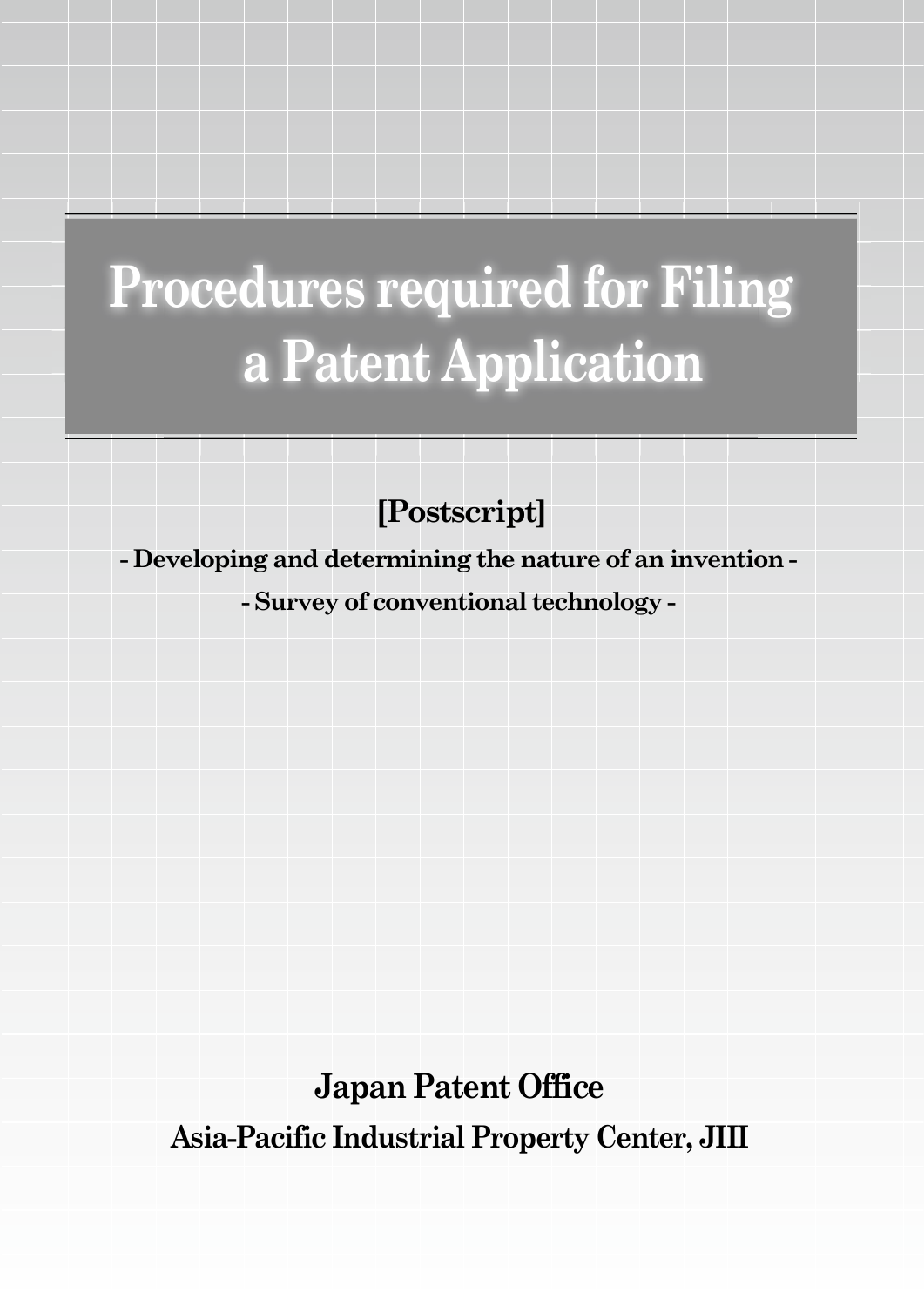# Table of Contents

# Chapter 1

### Chapter 2

| Survey of conventional technology ………………………………………………………… 19 |
|-------------------------------------------------------------|
|                                                             |
|                                                             |
|                                                             |
|                                                             |
|                                                             |
|                                                             |
|                                                             |
|                                                             |
|                                                             |
|                                                             |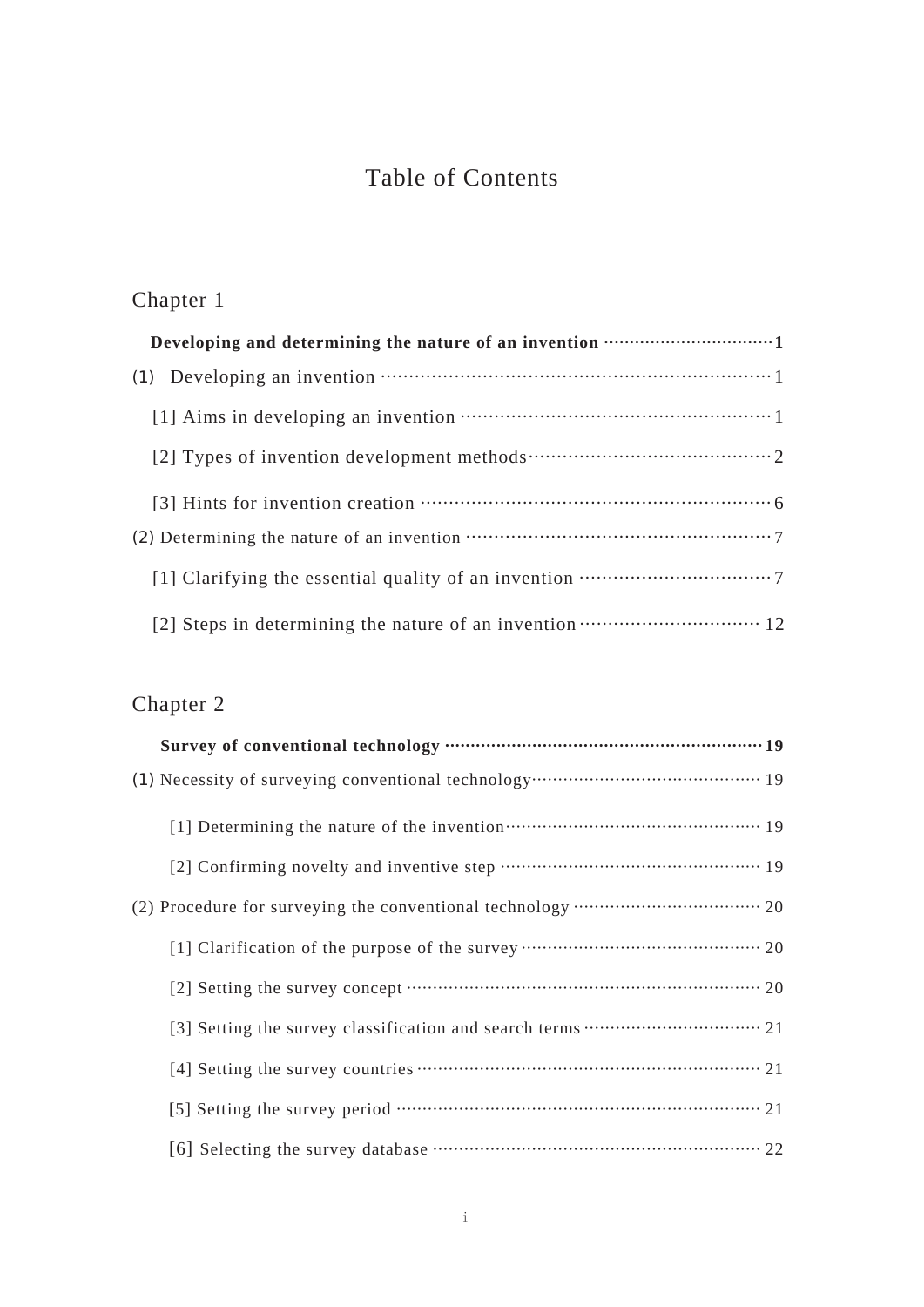#### Chapter 1

#### Developing and determining the nature of an invention

If you take an invention that is the product of your research and development and attempt to patent it in its existing state, it is likely that the patent rights you obtain will be full of loopholes. It is essential to obtain patent rights that are broad, robust and free of loopholes. The following sections will describe the steps of developing an invention and determining the nature of an invention, which are important in ensuring that patent rights will be broad in scope and robust.

#### (1) Developing an invention

The process of developing an invention means that once an invention has been created as the result of research and development, the inventor intentionally uses this as a base to expand from, engaging in the production of the invention. As a result, the fruits of the research and development can be protected by patent rights systematically and comprehensively.

Moreover, developing an invention may also be an opportunity to expand one-dimensional research to something more multifaceted and systematic.

#### [1] Aims in developing an invention

i) Widen the scope of the invention as first perceived

 Instead of being satisfied with just one invention, produce several inventions in a multifaceted way, such as inventions approached from different angles, ancillary inventions, and application inventions.

ii) Deepen the scope of the invention

 Produce an invention that has greater possibilities for implementation by studying its logical basis, adding depth to the invention, and giving it a higher quality finish.

iii) Protect the invention with a patent "net"

Form a "net" of patents so that the fruits of your research and development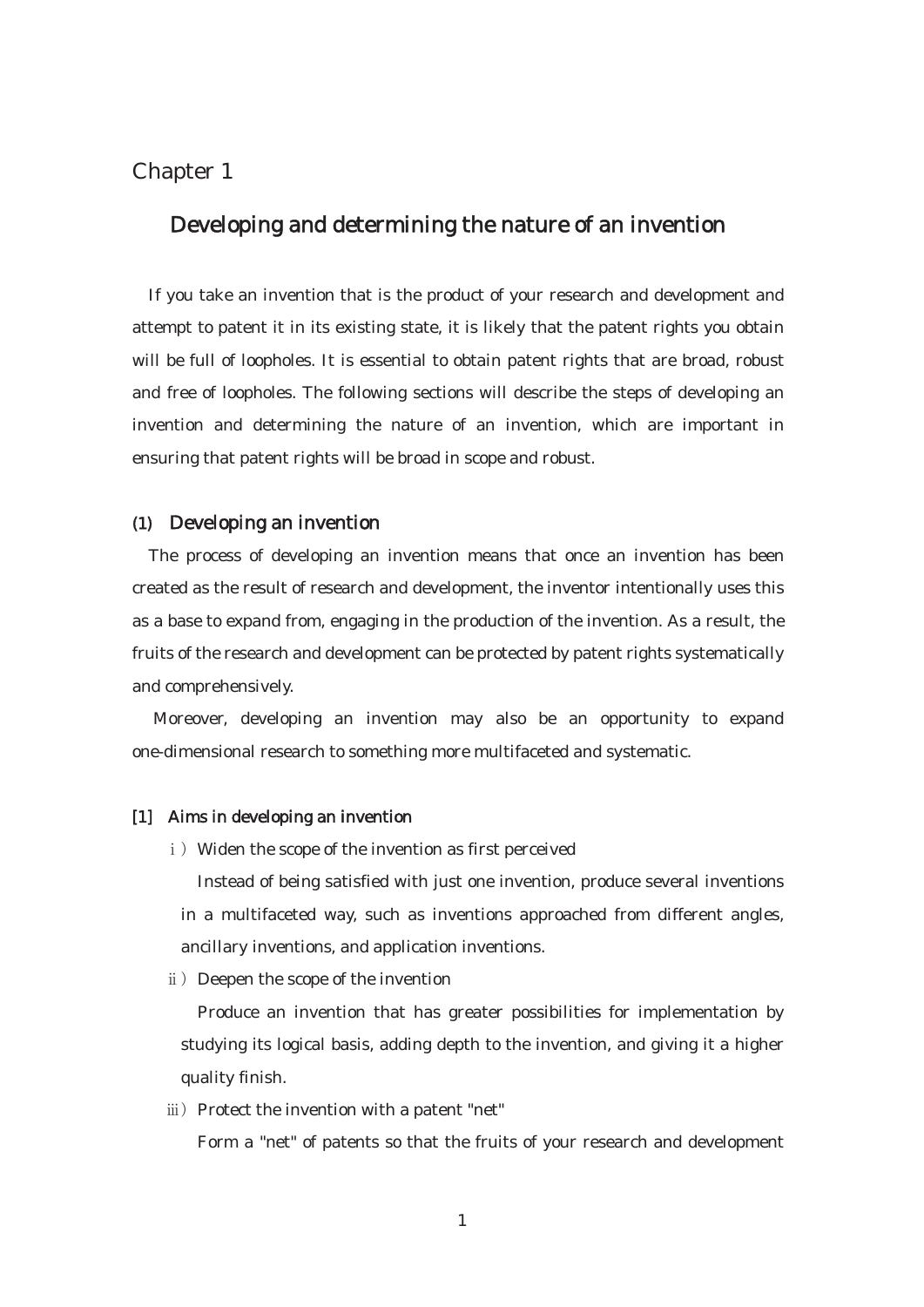are protected by patent rights and others are prevented from obtaining patents or using the invention.

iv) Enhance R&D activities using invention development methods

 Use invention development methods when deciding on the direction of your R&D, setting research topics, and selecting means for resolving problems in research areas.

#### [2] Types of invention development methods

i) Development in response to defects

 Development in response to defects refers to the method of producing the invention after formulating strategies to eliminate or reduce defects (defect countermeasures) discovered as a result of the research and development process (in the system or device etc.).

ii) Needs-based development

 Similar to development in response to defects, needs-based development refers to the method of producing the invention after formulating strategies to meet new needs that arise concerning the results of the research and development (with respect to the system or device etc.).

iii) Development of use

 Development of use is a method of producing the invention giving effect to the applications and uses of new "seeds" of research that are conceived of during the research and development process.

 However, when developing uses it is important to be aware that it is difficult to obtain a patent simply by using new research outcomes in a different way from previously, and even if a patent is obtained it may not be a useful one.

 In order to obtain a useful patent, it is important to properly analyze the new outcomes that have been achieved, determine any defects that would arise if the outcomes were applied to a different use, and produce the new invention using the method of development in response to defects, formulating strategies to eliminate or reduce defects (defect countermeasures).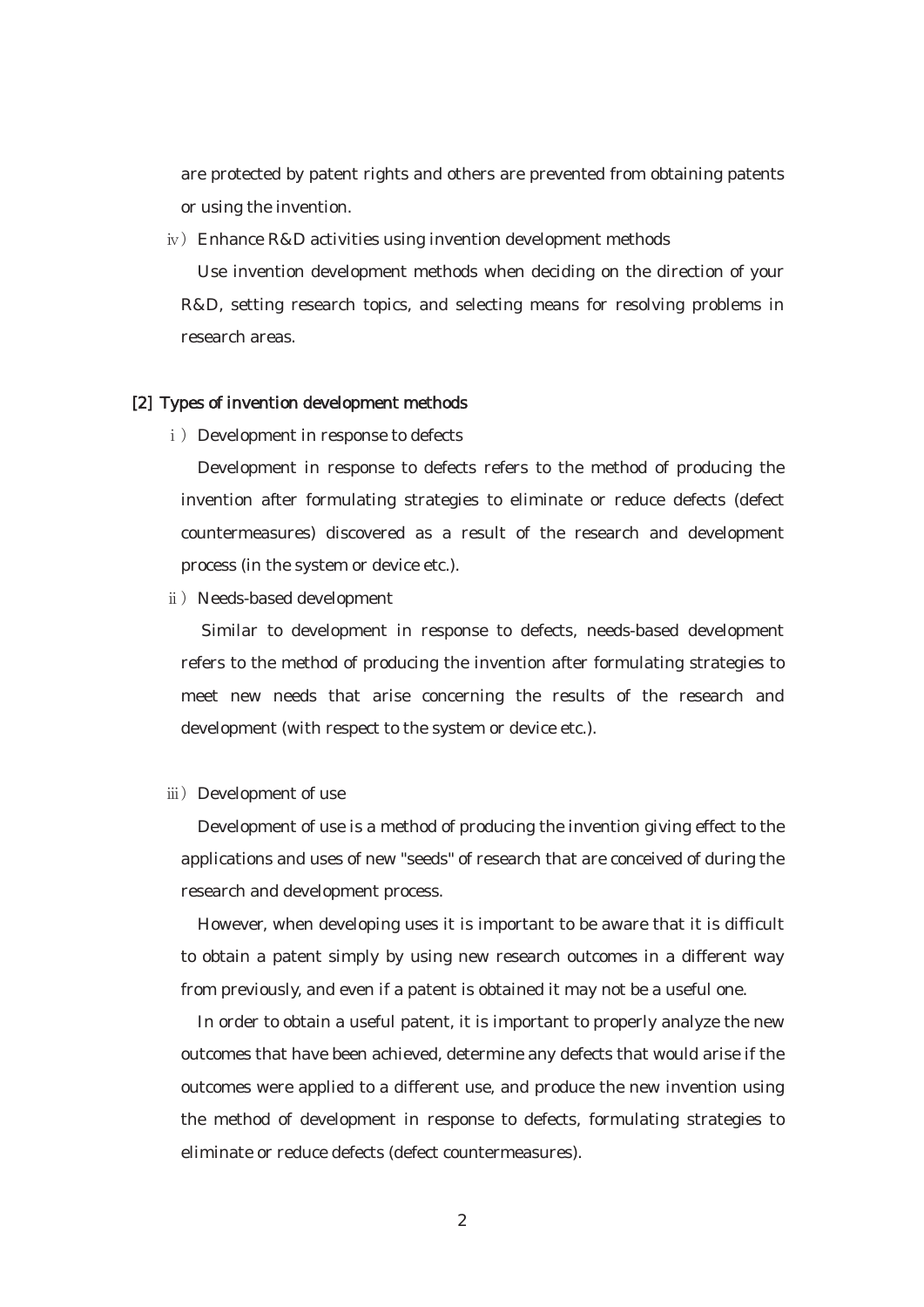Example of development process in response to defects

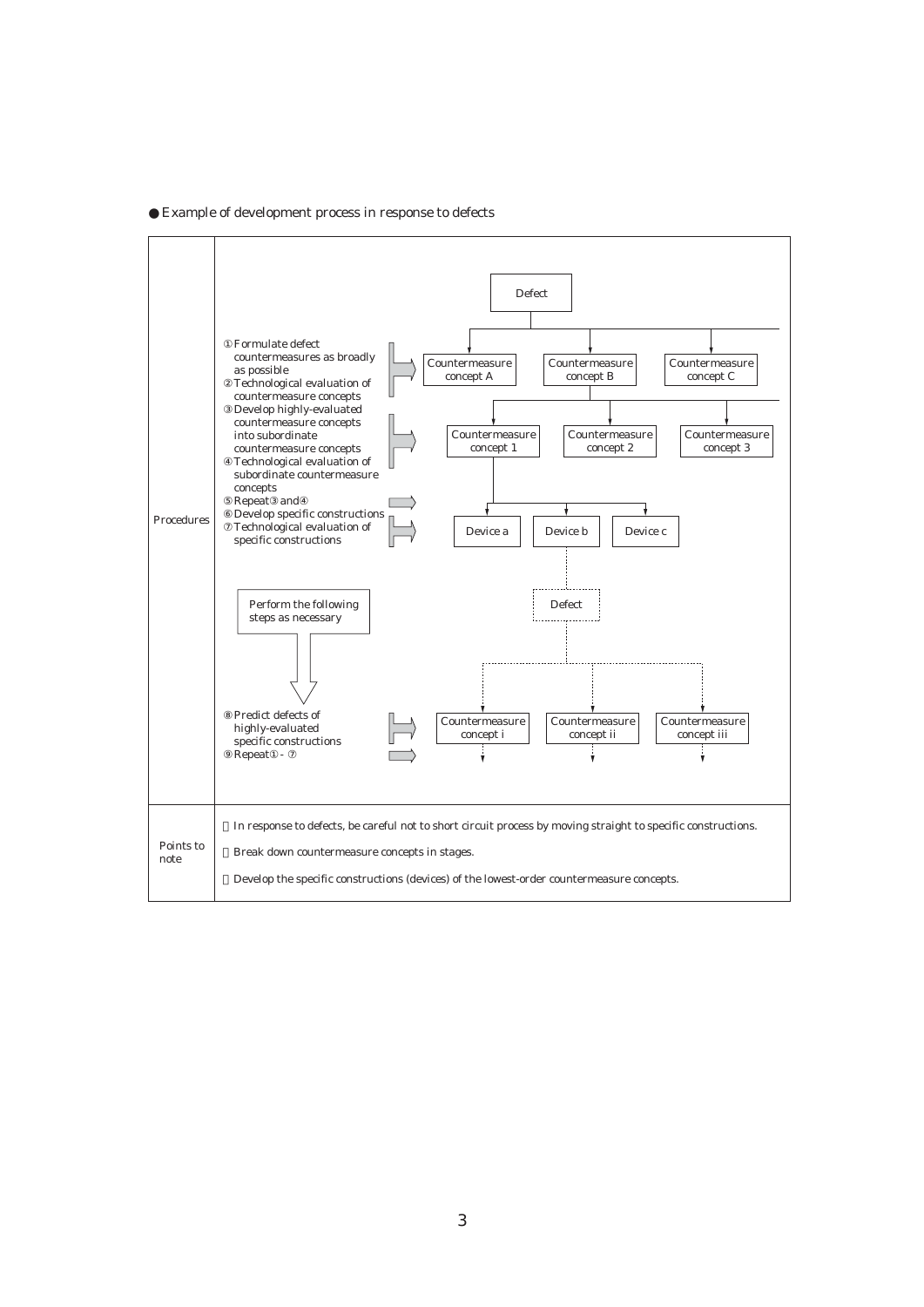

#### a) Example of development in response to defects: a garage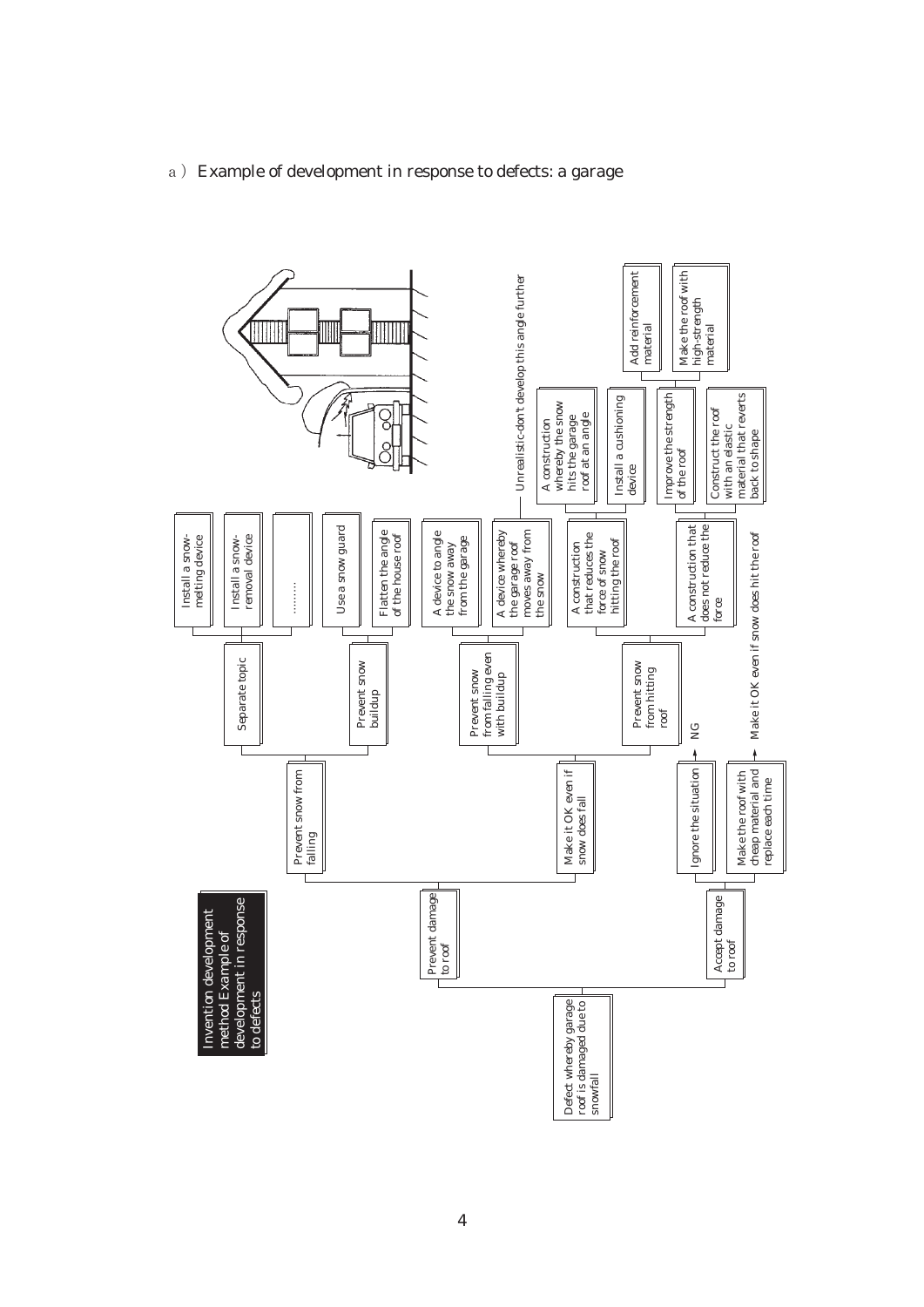

#### b) Example of needs-based development: cell phone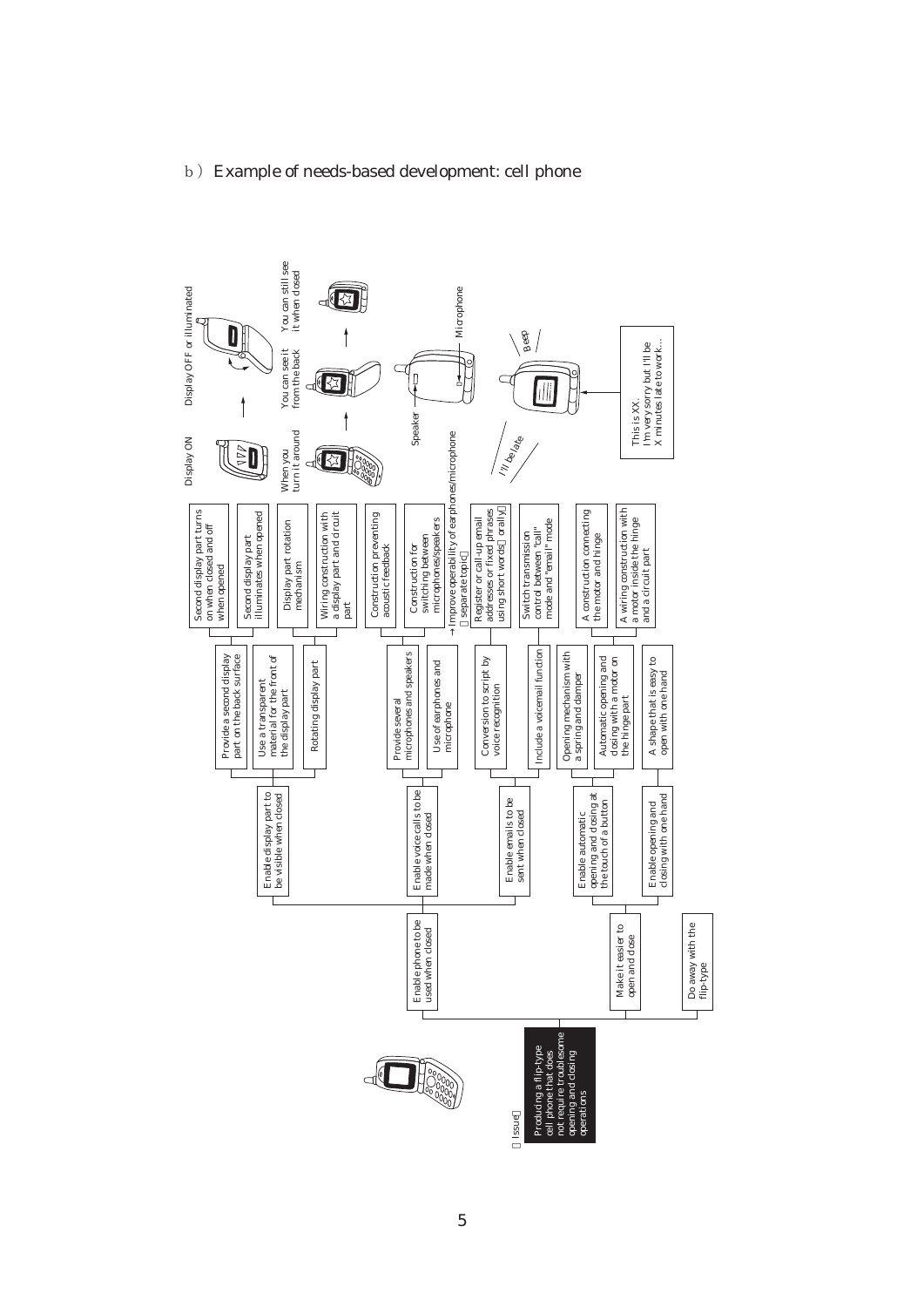#### c) Development of use example: infrared sensor



Application of infrared sensor

#### [3] Hints for invention creation

 In order to obtain valuable patent rights, it is desirable to produce original inventions based on research themes, using the methods for developing inventions described above.

However, sometimes exceptionally useful inventions arise out of areas that the researcher has unconsciously overlooked during the research and development process. In order to discover hidden inventions that are often overlooked in the R&D process, it is important to be aware that even embodiments of inventions such as those described below which hardly contain any new constituent features may be patented if they exhibit new functions or effects.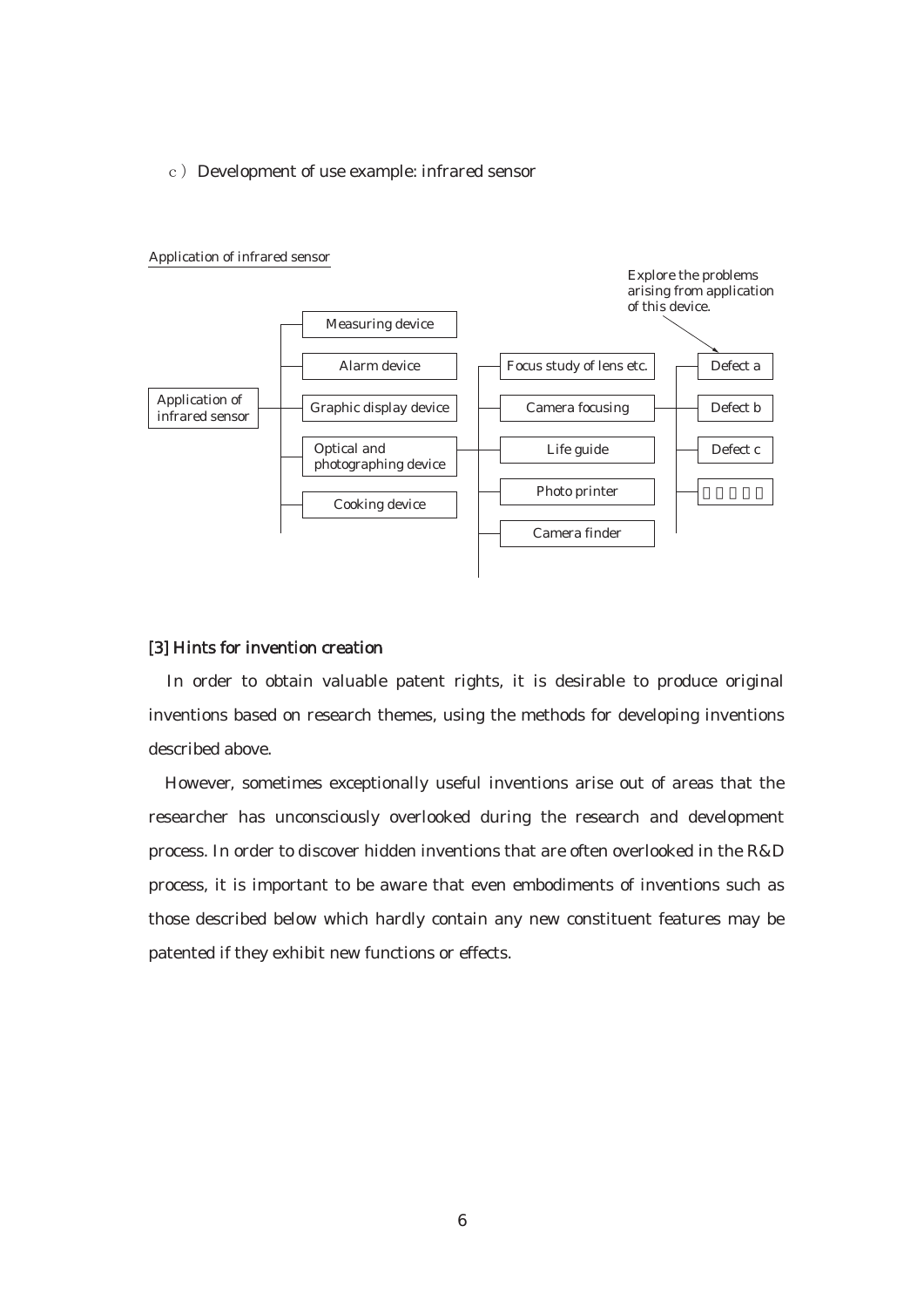| Embodiments of inventions                                                                           |                                                                                                                                                                    |  |
|-----------------------------------------------------------------------------------------------------|--------------------------------------------------------------------------------------------------------------------------------------------------------------------|--|
| Combined inventions                                                                                 | Inventions comprising a combination of several di erent conventional technologies that are<br>commonly known                                                       |  |
| Substituted/converted inventions                                                                    | Inventions comprised by substituting some constituent features of conventional technology<br>that is commonly known with other conventional technology             |  |
| restricted uses                                                                                     | Inventions with modified or Inventions wherein the use of conventional technology that is commonly known is modified<br>or restricted                              |  |
| Inventions with modified or<br>restricted numerical values, shapes,<br>arrangements, materials etc. | Inventions wherein the numerical values, shapes, arrangements, materials, etc. of<br>conventional technology that is commonly known are modified or restricted     |  |
| Selected inventions                                                                                 | Inventions wherein all or some constituent features of conventional technology are selected<br>for a prescribed, specific embodiment that is a subordinate concept |  |

#### (2) Determining the nature of an invention

Determining the nature of an invention refers to understanding the invention, which is a product of research and development, as an invention that corresponds to new functions and principles, in other words as a technological concept. In order to properly determine the nature of an invention, it is vital to determine its essential quality. If you can grasp its essential quality, you will be able to ensure that the product of your research and development gains protection of the maximum possible rights. If you fail to correctly grasp the nature of the invention, the scope of your rights will be limited. Thus in order to ensure maximum rights protection for the products of research and development, correctly determining the nature of the invention is a central responsibility of an inventor.

#### [1] Clarifying the essential quality of an invention

The essential quality of an invention is its functions and principles.

It is necessary to consider the following points when determining the essential quality of an invention.

1) What technological progress has been made by the invention?

2) What is the central function of the invention or what is the central problem that it attempts to resolve?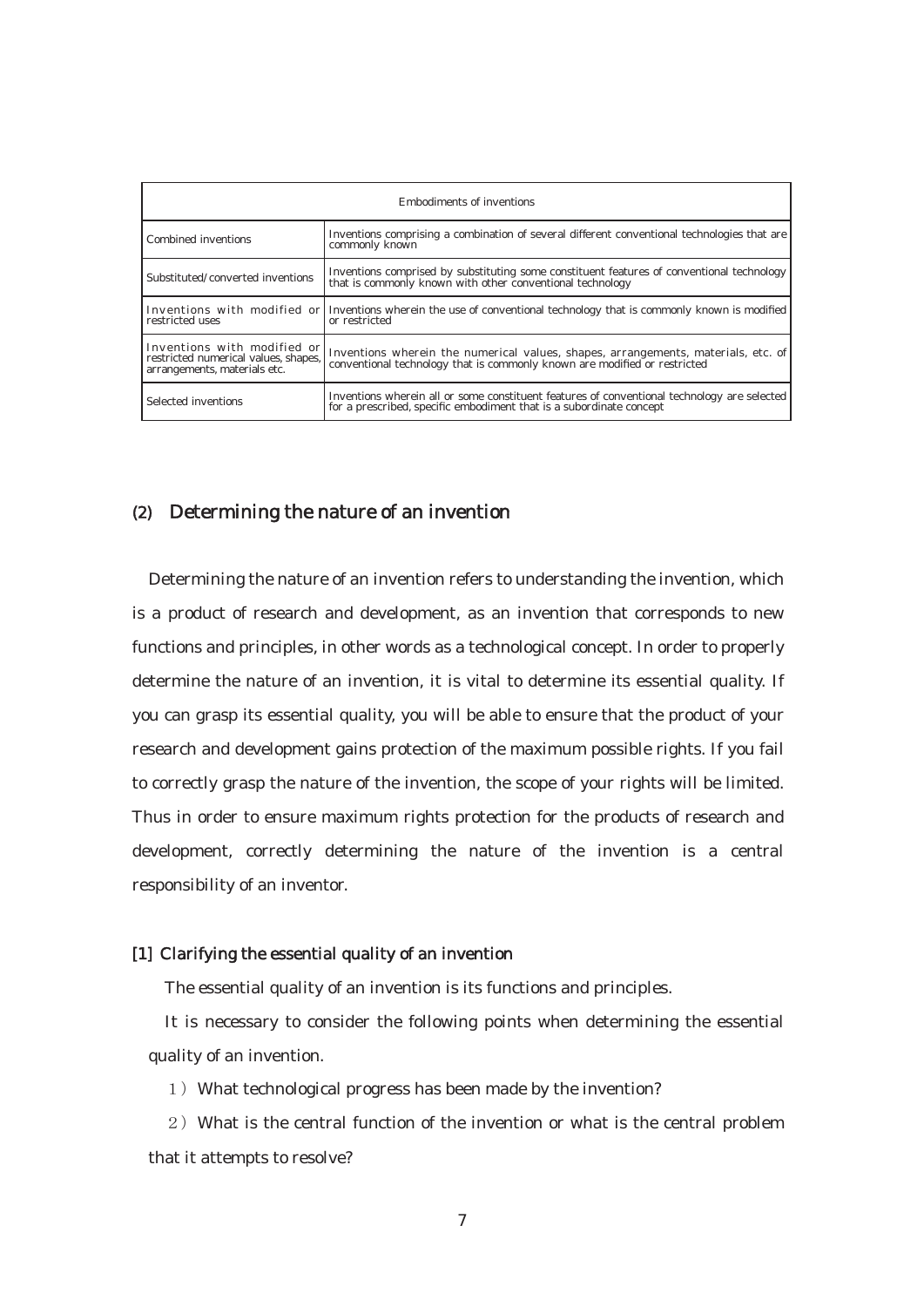- 3) What are the minimum constituent features that perform the function?
- 4) What is the scope of application?

It is very common for inventors not to be conscious of the essential quality of an invention, but rather have in mind a specific embodiment, only looking at the invention's qualities from a single perspective. In such a case, the rights obtained can only be of narrow scope.

Therefore, by using this one perspective as a base to explore the functions and principles of the invention, looking at its multiple dimensions from many angles, parts of the invention that you were not conscious of at the start will become clear and the invention will broaden in scope. The invention as a whole, in other words its essential quality, will be clarified.

#### a) Example of the essential quality of an invention

Let's assume that a researcher has discovered that "an excellent massage effect is achieved when spherical objects containing a particular kind of magnetic material are provided in the back of a chair."



What is the essential quality of this invention?

To determine the essential quality, it is necessary to consider what technological progress has been made by the invention, what is the central function of the invention or what is the central problem that it attempts to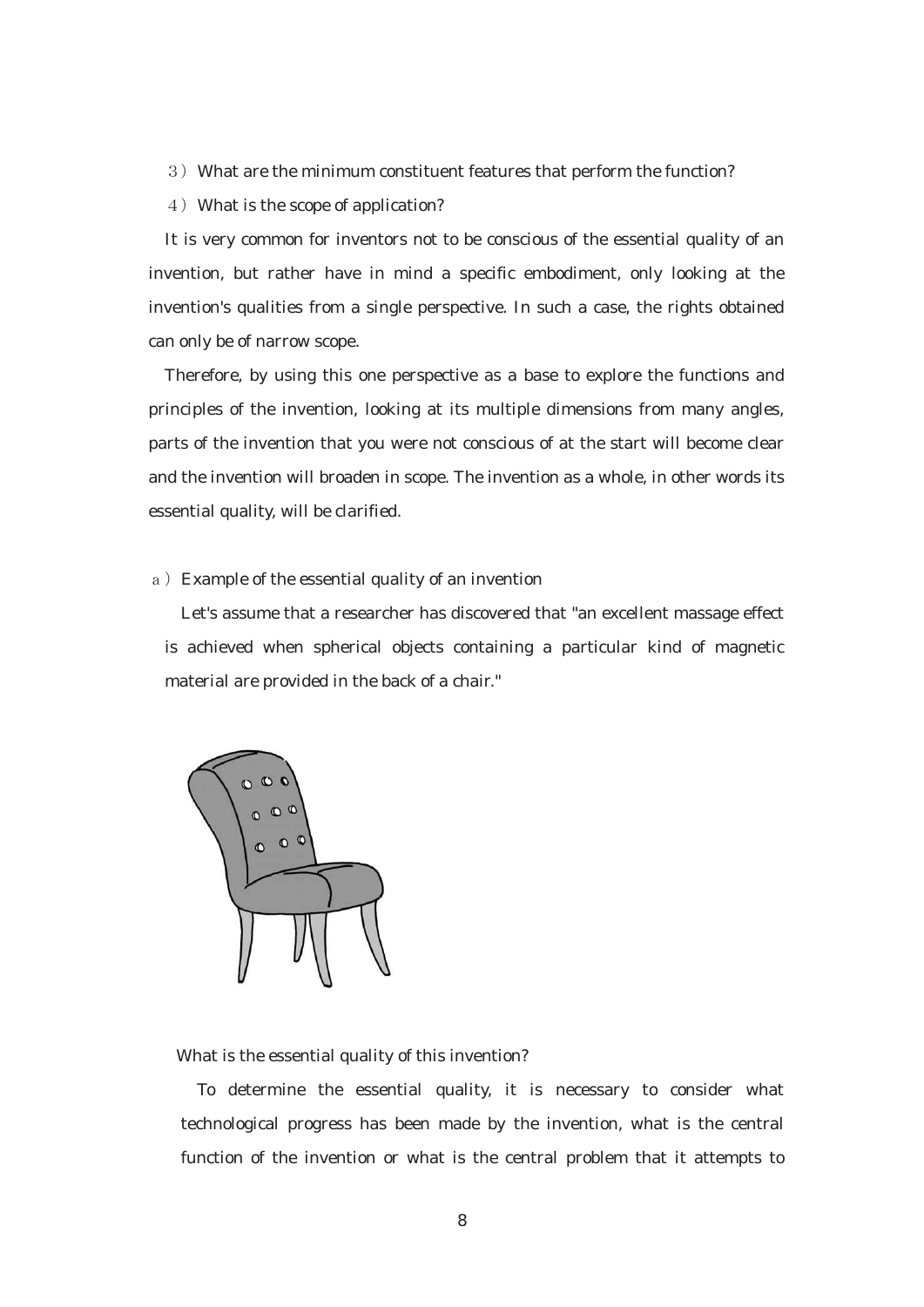resolve, and what are the minimum constituent features that perform the function?

Examining these issues, it is evident that the essential quality of this invention is the back-massage effect produced by spherical objects containing specific magnetic material.

Next, one must examine the scope to which this can be applied. It is evident that this invention need not be limited to a chair. The chair is irrelevant to the essential quality of the invention. It is simply one embodiment.

As a result of the foregoing analysis, the essential quality of the invention can be understood as "the back-massage effect produced by spherical objects containing specific magnetic material". By understanding the essential quality in this way, the invention can be conceptualized in the following ways.

<Ways of conceptualizing the invention (example)>

- Spherical objects containing specific magnetic material
- A back-massage mechanism using spherical objects containing specific magnetic material
- A chair with spherical objects containing specific magnetic material provided in the backrest
- A backpack with spherical objects containing specific magnetic material provided in the back surface
- A bed with spherical objects containing specific magnetic material provided in the inside or on the surface thereof
- A jacket with spherical objects containing specific magnetic material provided in the back surface

The massage effect may not be limited to one's back. If a massage effect can also be obtained for the legs, hands and neck, the essential quality of the invention will become "the massage effect on the human body produced by spherical objects containing specific magnetic material". As a result, it can be developed into many more inventions.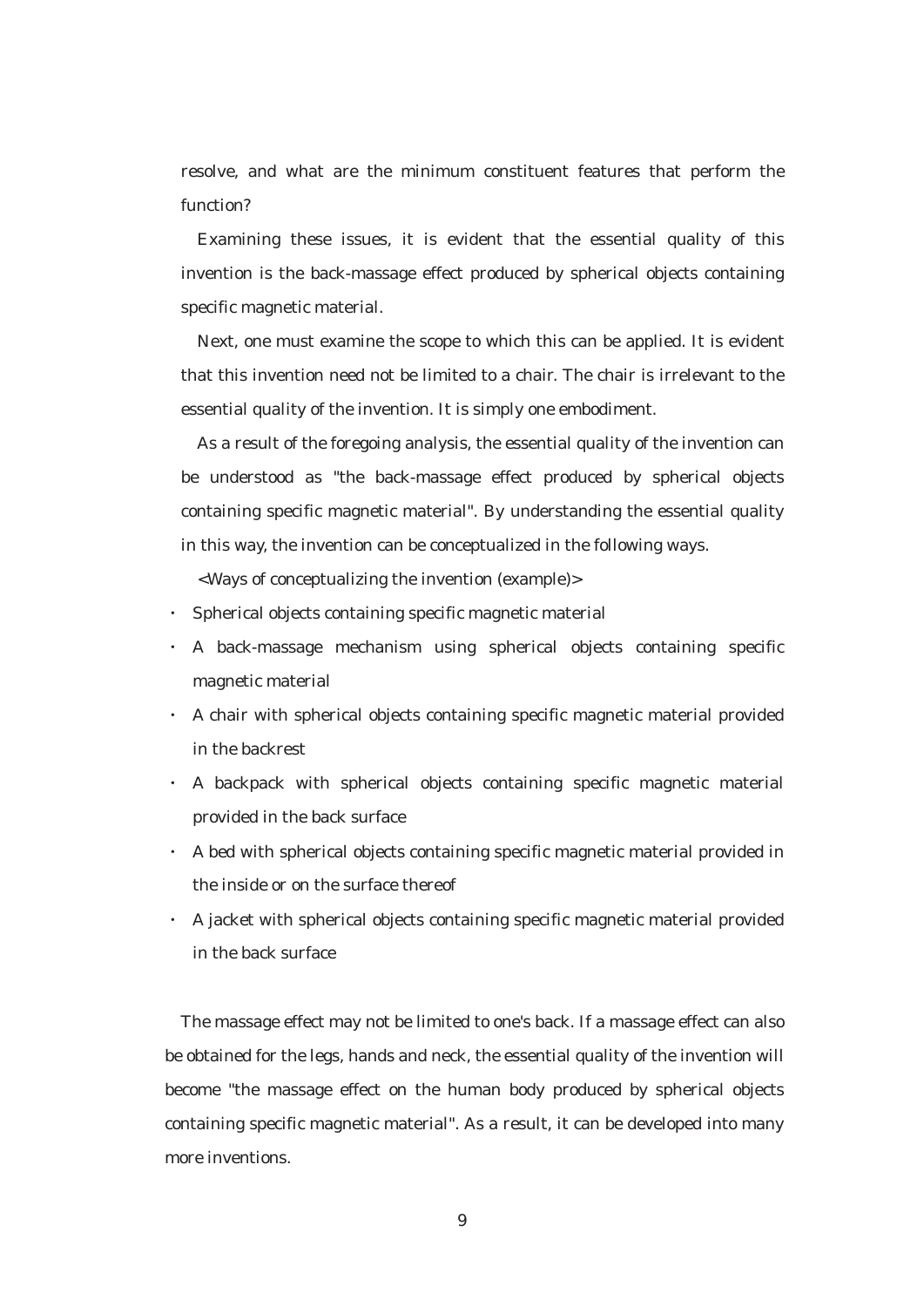#### $\sim$ Steps for determining the functions and principles from embodiments

The following steps are useful in determining the central functions and principles of an invention.

- 1) Analyze the mechanism of the invention (problems and means of solution) The mechanism of the invention refers to the problem-solving scheme, that is, what kinds of problems are solved using what kind of functions and principles, and in what way?
- 2) Depict the invention as a drawing

 Depicting the invention as a drawing allows you to explore it abstractly as well as visually, enabling a correct understanding of the central functions and principles.

3) Extract the constituent features, relating them to each other

 By extracting the constituent features that provide the central functions of the invention, and relating them to other constituent features, you will gain a correct understanding of the functions and principles.

- 4) Discover the new functions and principles, and analyze the invention When you determine the new functions and principles, analyze the invention as a whole, checking that the new functions and principles are precise in terms of how they solve the problems and their effectiveness.
- b) Example of steps for determining the functions and principles from an embodiment: cell phone antenna

Let's suppose that current cell phones have a problem with noise and you are working on improvements to antenna materials to reduce noise. As a result, you have discovered that noise is reduced when material  $\alpha$  (for example, an alloy containing cobalt) is used for the antenna material. Is the essential quality of the invention simply a cell phone using material  $\alpha$  as the antenna material?

To decide this, the mechanism of the invention (problems and means of resolution) is analyzed. In other words, you analyze technologically why noise is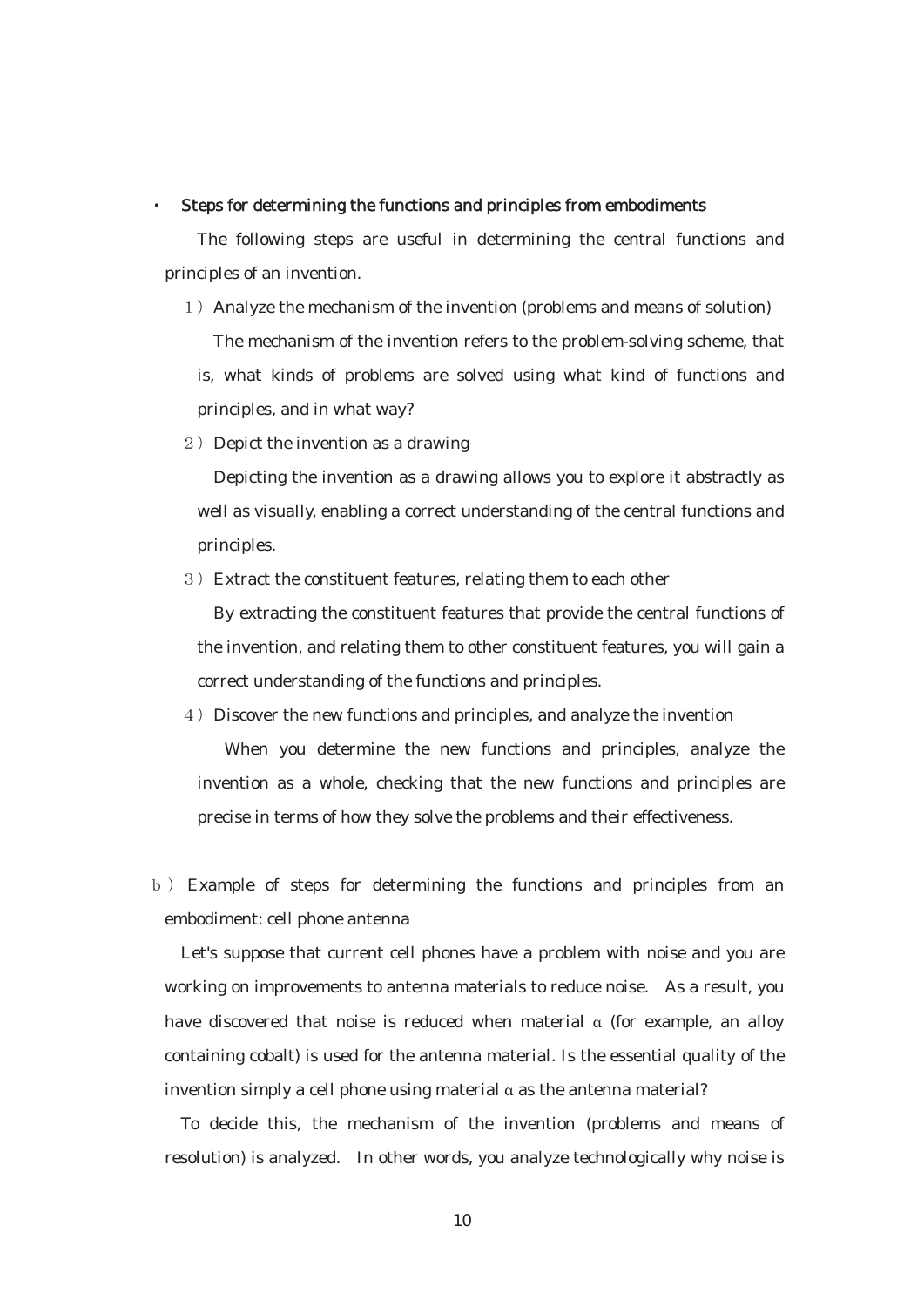reduced when material  $\alpha$  is used as the antenna material. If you find that this is due to the properties of material  $\alpha$ , you should check by testing noise levels using other materials with the same properties as material  $\alpha$ .

Then, if you can confirm that noise is reduced not just using material  $\alpha$ , (for example an alloy containing cobalt) but also using material  $\beta$  (for example an alloy containing nickel), the essential quality of the invention can be considered to be "a cell phone using material A as the antenna material", where material A is a term covering both materials, (for example an alloy which includes VIII group element). Applying this as the essential quality of the invention, you can obtain rights that are broad in scope and robust.



In a case where a rival company manufactures and sells a cell phone using material B as the antenna material, if you have only obtained rights regarding a cell phone using material  $\alpha$  as the antenna material, you will be unable to assert your rights against the rival company. However, if you have obtained rights regarding a cell phone using material A as the antenna material, this will cover both materials  $\alpha$ and  $B$ , so you will be able to assert your rights.

It is important to put effort into obtaining rights that are broad in scope and robust, using the invention first conceived of as a starting point to explore the invention at a broader level including other inventions as well, and thereby determine the essential quality of the invention.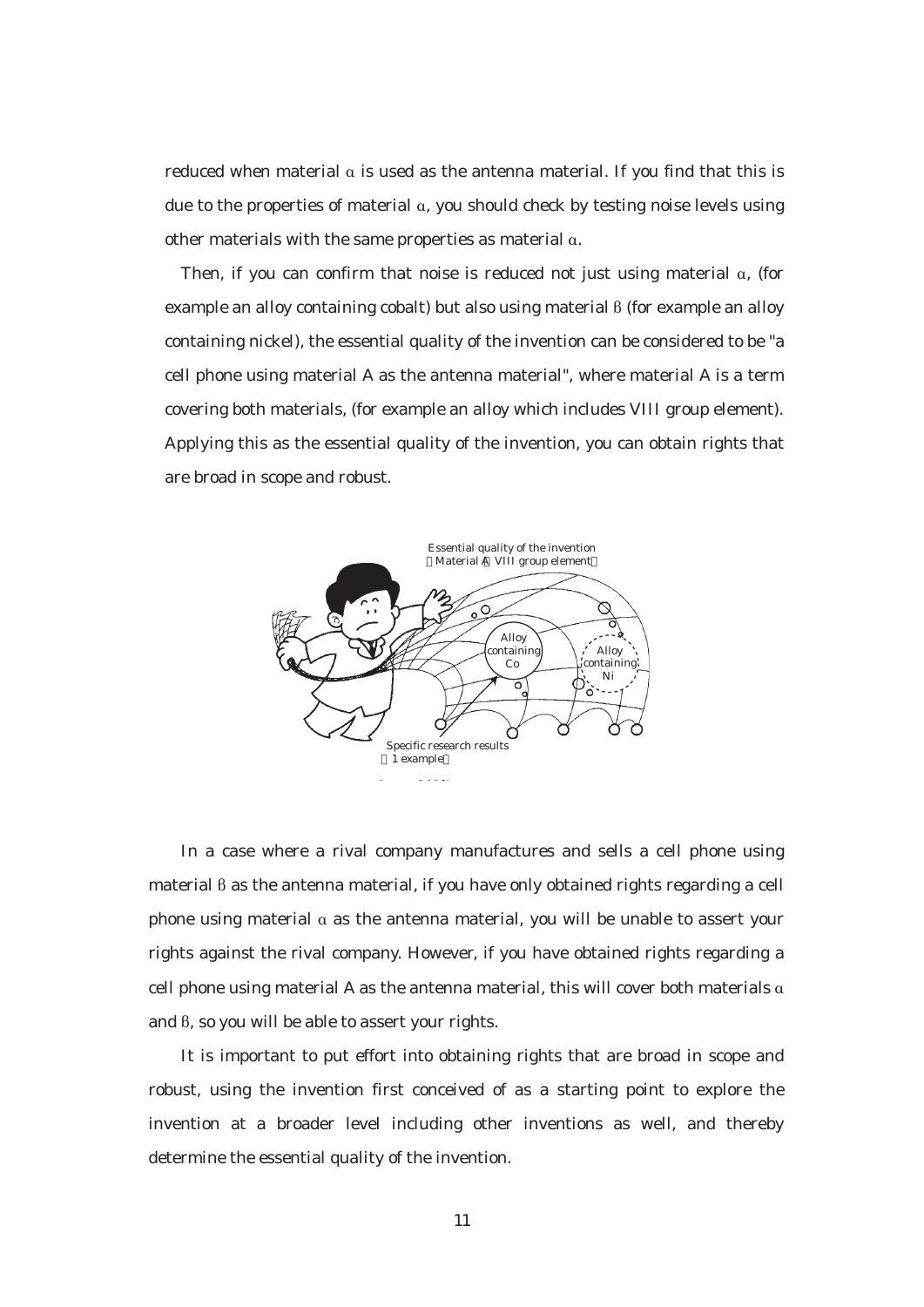#### [2] Steps in determining the nature of an invention

When an idea is generated during the research and development process, you should investigate it according to the following steps, and determine the nature of the invention.

Select from the conventional technology that is the closest to your idea, either from the conventional technology that you possessed or discovered at the time you had the idea. After selecting the conventional technology, examine your invention according the operational steps below and determine the nature of the invention. After determining the nature of the invention, it may be considered desirable to re-examine to ensure that no conventional technology exists that is closer to the nature of the invention determined, and go through the operational steps again to re-determine the nature of the invention.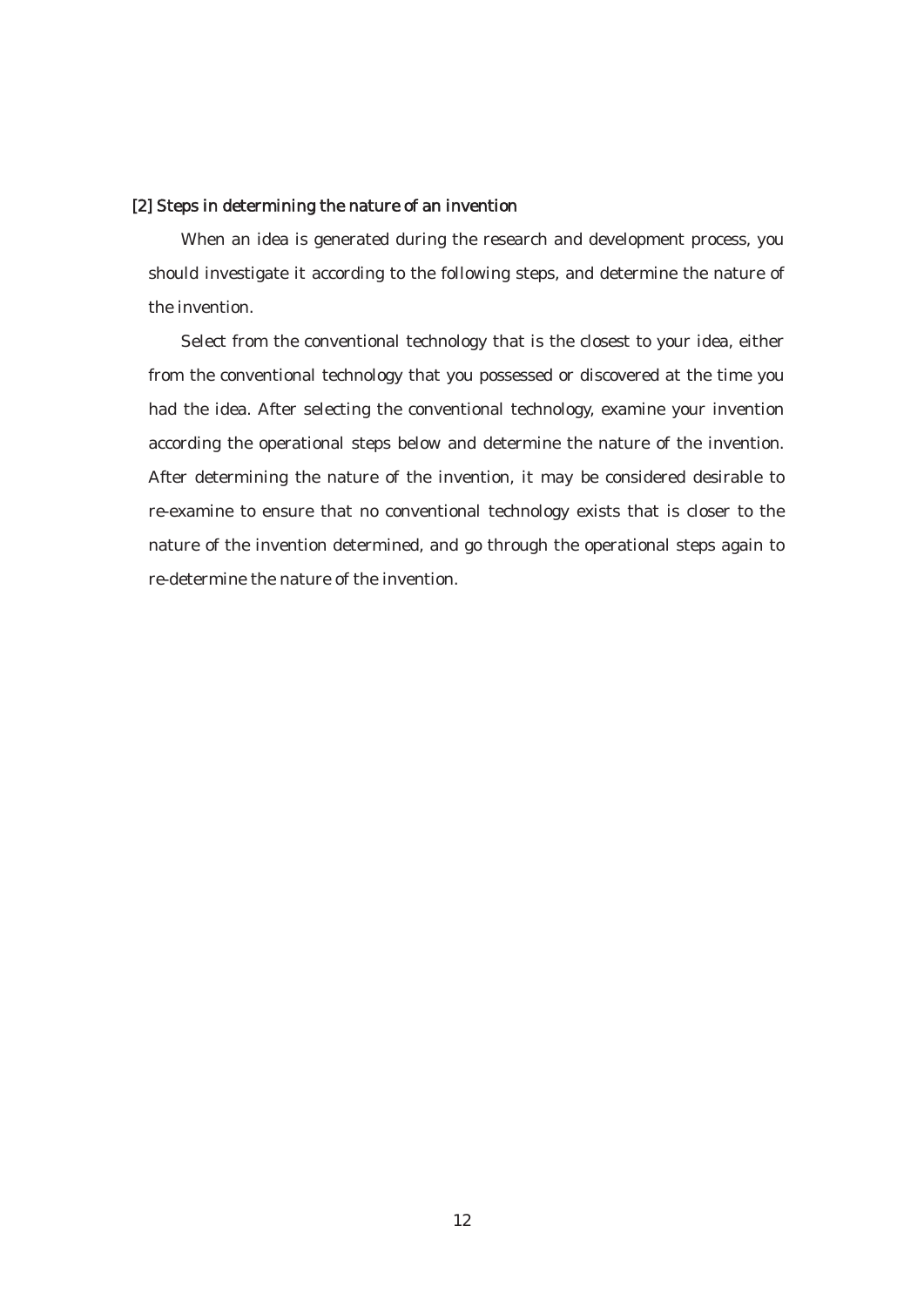

c) Example of broadening the scope of an invention through investigation of alternative methods: satellite

This uses the example of a satellite to show investigation of an invention according to the operational steps in order to determine the nature of the invention.

#### [a] The idea that has been generated

Let's assume that the idea that has been generated is as follows.

"The device currently being researched is an artificial satellite equipped with a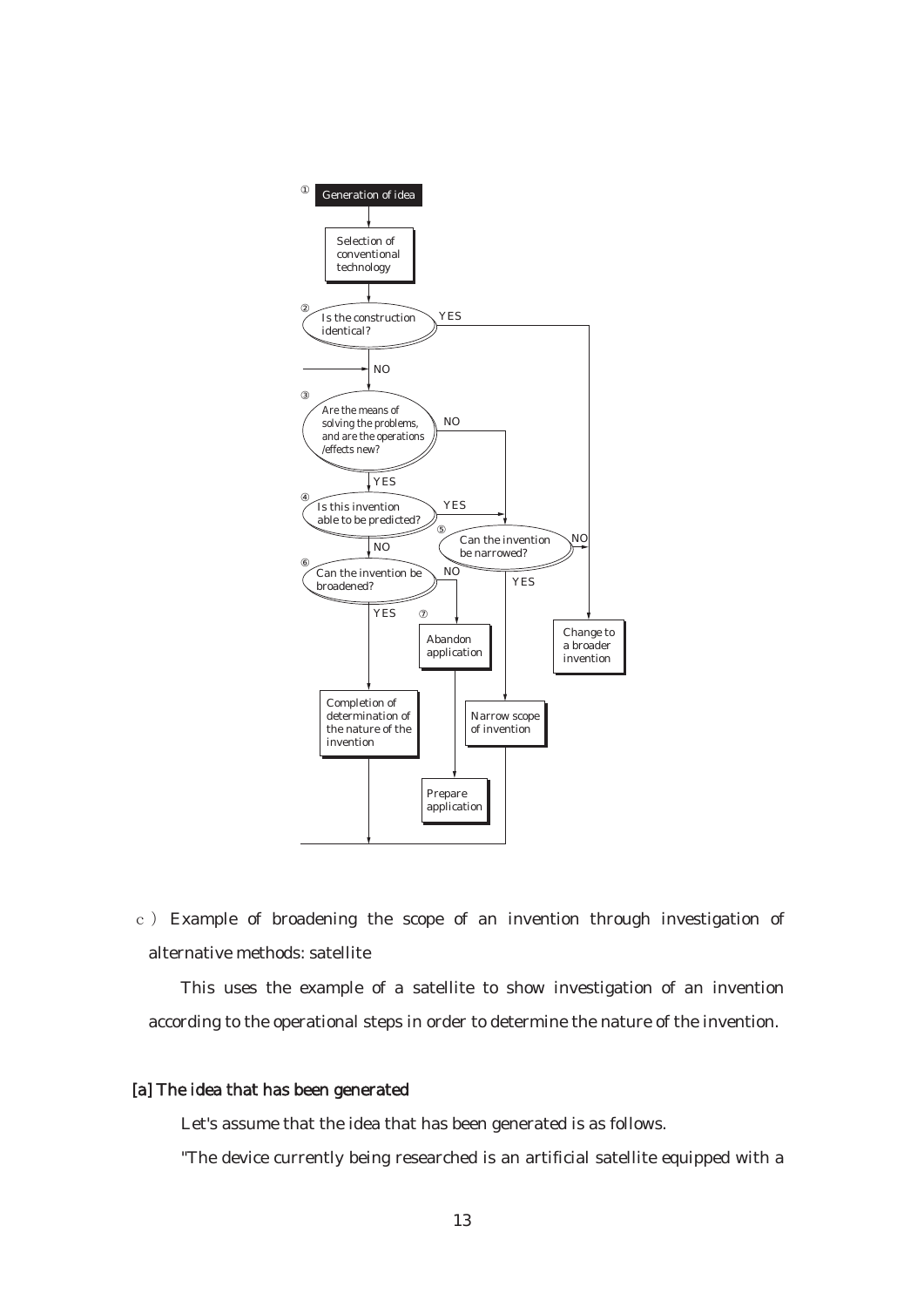solar panel and camera. The solar panel is attached to the outside of the satellite in space, and its angle can be adjusted by a panel angle adjustment motor. The camera's magnification can be adjusted by a zoom adjustment motor. After performing simulations for this satellite, it was discovered that when both the panel angle adjustment motor and the zoom adjustment motor are operated at the same time, a beat due to the vibrations of the two motors is generated, and the beat frequency causes the whole solar panel to resonate, leading to damage to the panel.

In order to solve this problem, it was found that by providing a damper mass in the centre of the solar panel, the damping effect of this damper mass would absorb the solar panel vibrations, reducing the resonance of the solar panel as a whole and



#### [b] Is the construction identical to conventional technology?

Let's assume that the following two conventional technologies exist.

<Conventional technology 1>

A satellite with a solar panel attached to the outside thereof, the angle of which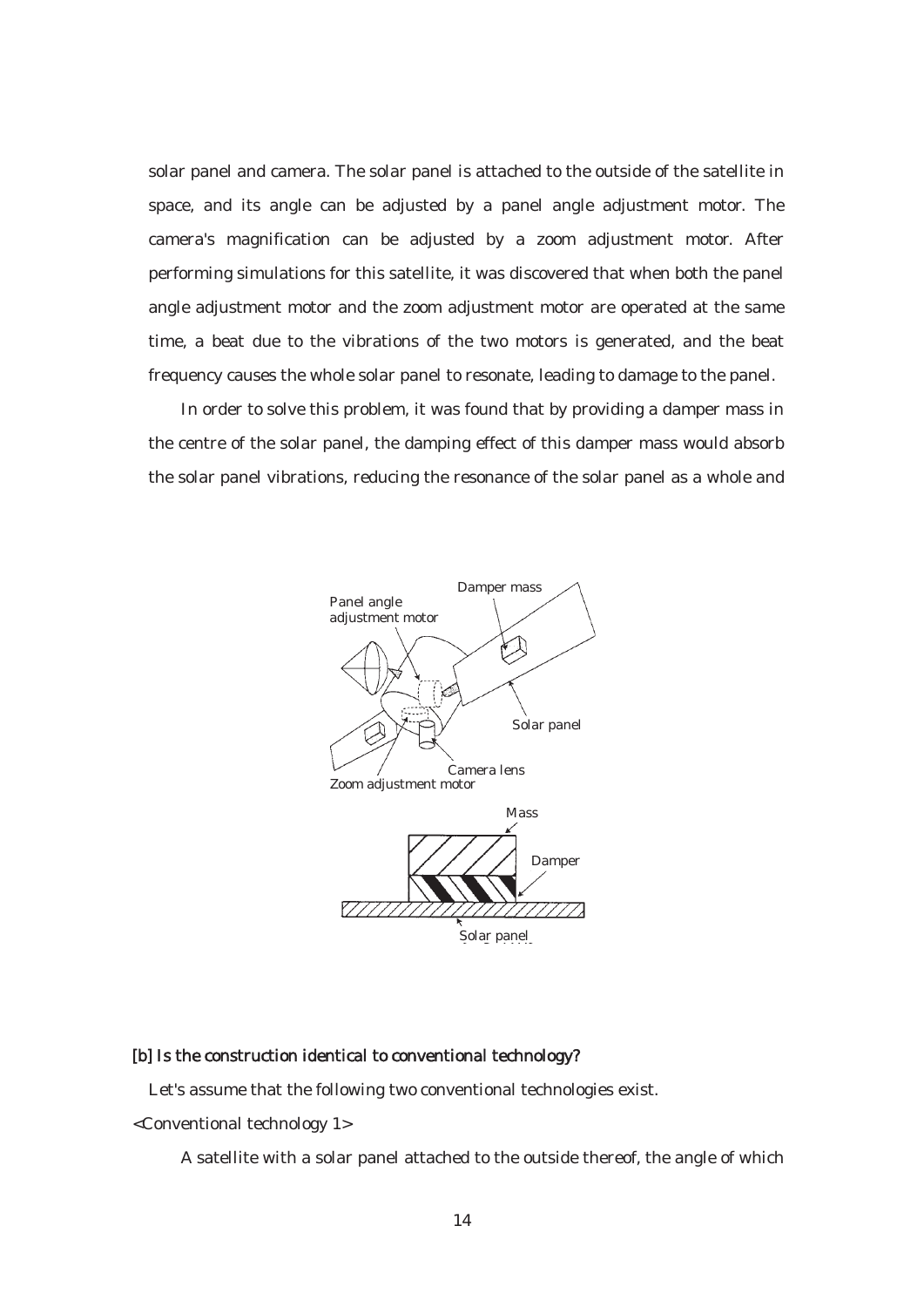can be adjusted by a panel angle adjustment motor (no description regarding a camera).

<Conventional technology 2>

A satellite equipped with a camera, the magnification of which can be adjusted by a zoom adjustment motor (no description regarding solar panel).

Next, compare the idea with the conventional technologies 1 and 2, extracting the constructions which are not identical to, in other words differ from the conventional technologies.

<Construction that is not identical>

A satellite that is equipped with a solar panel attached to the outside of the satellite in space, which can have its angle adjusted by a panel angle adjustment motor, and a camera which can have its magnification adjusted by a zoom adjustment motor; wherein a damper mass is provided in the solar panel for preventing damage to the solar panel due to resonance of the panel as a result of the beat caused during operation of both motors"

#### [c] Are the means of resolution and the operations/effects new?

The problem to be solved by the invention was:

"the prevention of damage to the solar panel due to resonance of the solar panel itself, arising from the beat of the two motors".

This problem does not exist in conventional technologies 1 or 2.

#### [d] Is this invention able to be predicted?

For this example, we will presume that it is not able to be predicted.

#### [e]Narrowing the invention

In this example, since the invention is not able to be predicted, it will not be narrowed.

#### [f] Can the invention be broadened?

15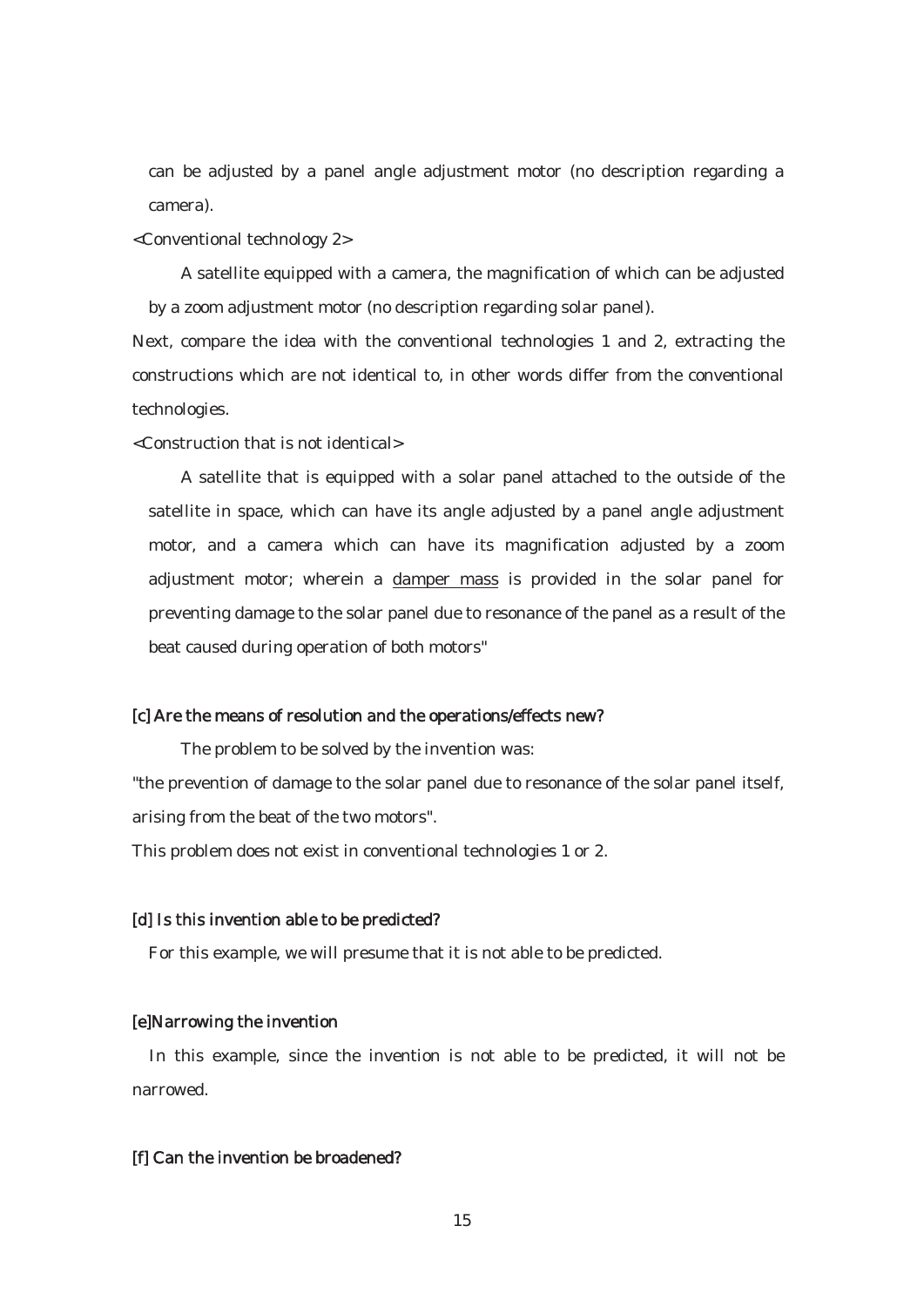In this example, you would analyze the mechanism that is the cause of damage to the solar panel and examine whether the invention can be broadened.

<Mechanism causing solar panel damage>

As shown below, damage occurs as a result of the process of steps a-h.

a. The two motors are operated at the same time $\rightarrow$ 

b. The two motors vibrate at the same time $\rightarrow$ 

c. The vibration frequency of the two motors during operation is within the range that  $a$ enerates a beat $\rightarrow$ 

d. The vibration of the two motors generate a beat $\rightarrow$ 

e. The beat is transmitted to the solar panel $\rightarrow$ 

f. The natural frequency of the solar panel is within a range that resonates with the frequency of the motors' beat $\rightarrow$ 

g. The solar panel resonates  $\rightarrow$ 

h. The solar panel resonates and the damage generates inevitable fatigue.

Now, let's consider alternative means for preventing this damage-causing mechanism from operating.

- <Alternative means for preventing damage-causing mechanism from operating> (the small letters in brackets correspond to the steps of the solar panel damage-causing mechanism).
- A1 (a). Perform control so as not to operate the two motors at the same time.
- A2 (a). Provide only one motor and switch between the solar panel and zoom using a clutch.
- B1 (b). Provide a damper mass to absorb the motor vibrations of at least one of the motors.
- B2 (b). Provide a vibration exciter (speaker etc.) to cancel out the vibrations of at least one of the motors.
- C (c). Set the vibration frequency of the two motors so that it is within a range that will not generate a beat.
- D (d). Provide a vibration exciter (speaker etc.) to cancel out the vibrations of the two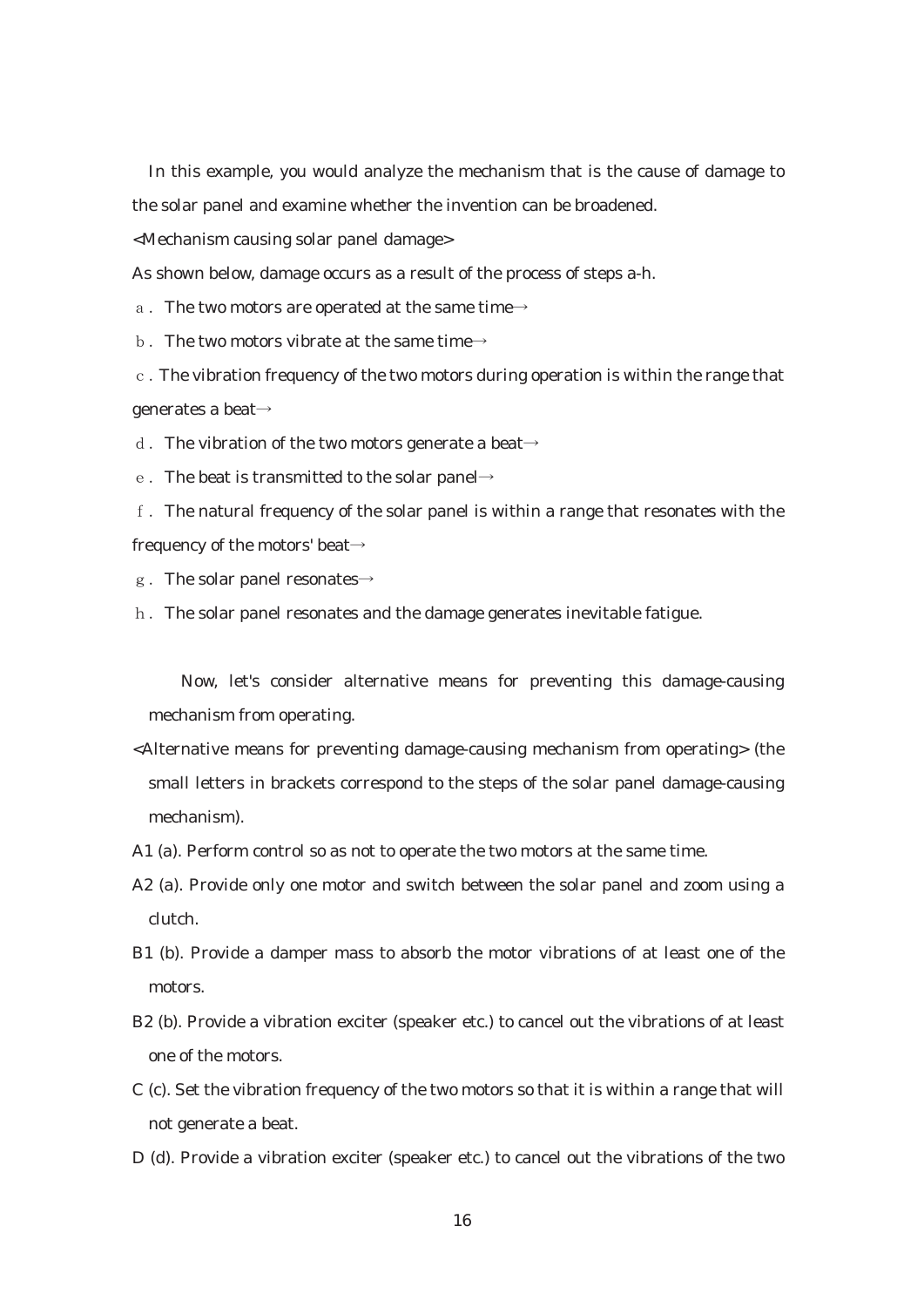motors.

- E (e). Provide a soft component in the transmission path of the motor's beat to dampen the transmission of vibrations.
- F (f). Set the natural frequency of the solar panel to within a range that does not resonate with the frequency of the motors' beat.
- G (g). Provide a vibration exciter (speaker etc.) to cancel out the resonance of the solar panel.
- H1 (h). Reinforce the part that easily becomes fatigued due to the solar panel resonance.

H2 (h). Soften the part that easily becomes fatigued due to the solar panel resonance.

Next, let's examine the technological concepts that encompass both the original idea of using a damper mass, and the newly devised alternative means.

<Essential quality of the invention>

The essential quality of the invention is determined by investigating the concept that encompasses both the damper mass and the alternative means for preventing the operation of the solar panel damage-causing mechanism. As a result of this investigation, the essential quality of this invention is:

"a damage prevention means for preventing damage to the solar panel when it resonates due to the beat during operation of the panel angle adjustment motor and zoom adjustment motor."

Thus, from its essential quality, the invention can be understood broadly as defined below. Broadening the invention in this way enables the production of an invention encompassing not only a damper mass as in the original idea, but also many alternative means.

<Way of understanding the invention>

"A satellite that is equipped with a solar panel attached to the outside of the satellite in space, which can have its angle adjusted by a panel angle adjustment motor, and a camera which can have its magnification adjusted by a zoom adjustment motor; wherein a damage prevention means is provided for preventing damage to the solar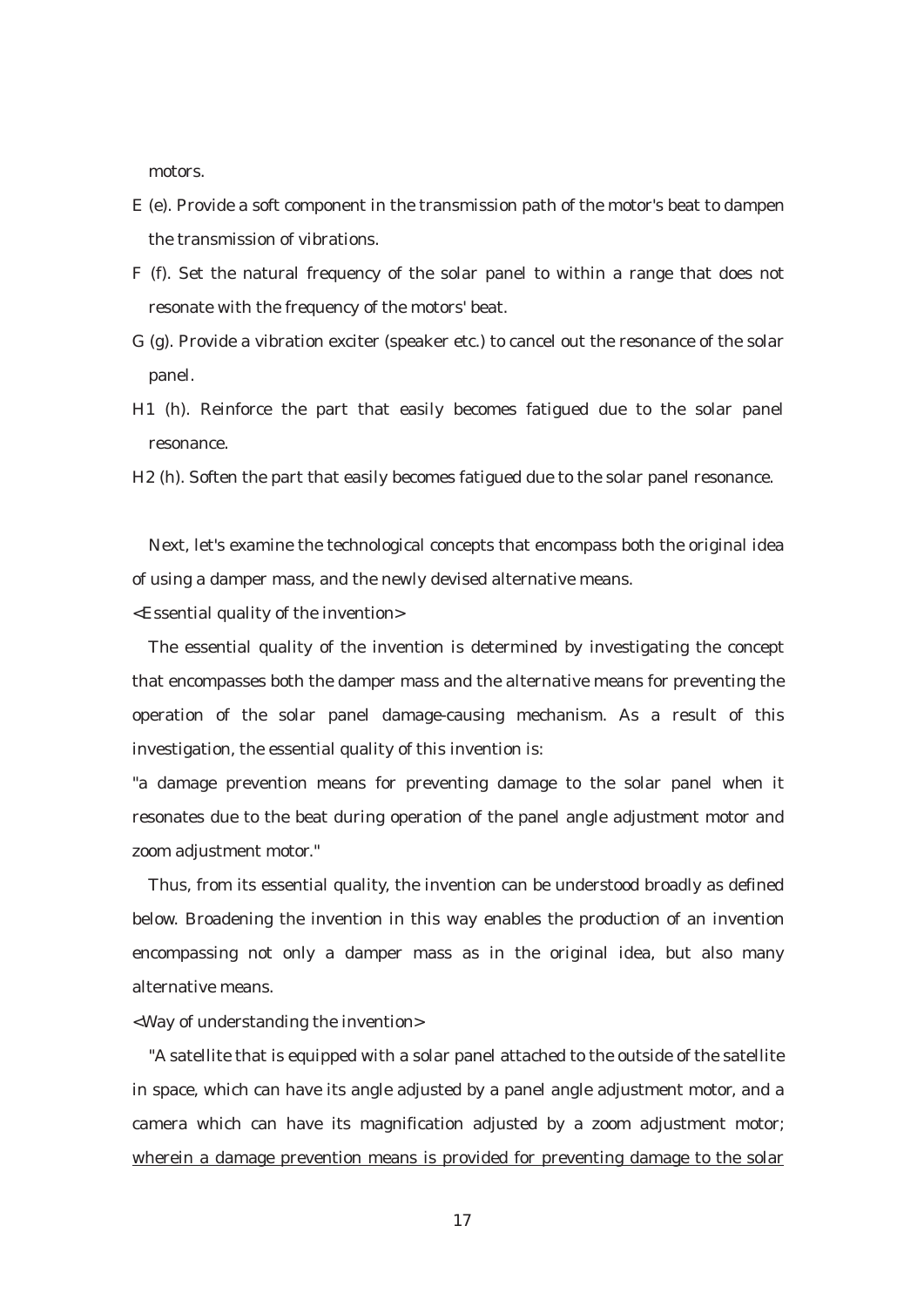panel due to resonance of the panel as a result of the beat caused during operation of both motors".

#### [g] Completion of determining nature of invention

The process is completed when you judge that the invention cannot be broadened any further.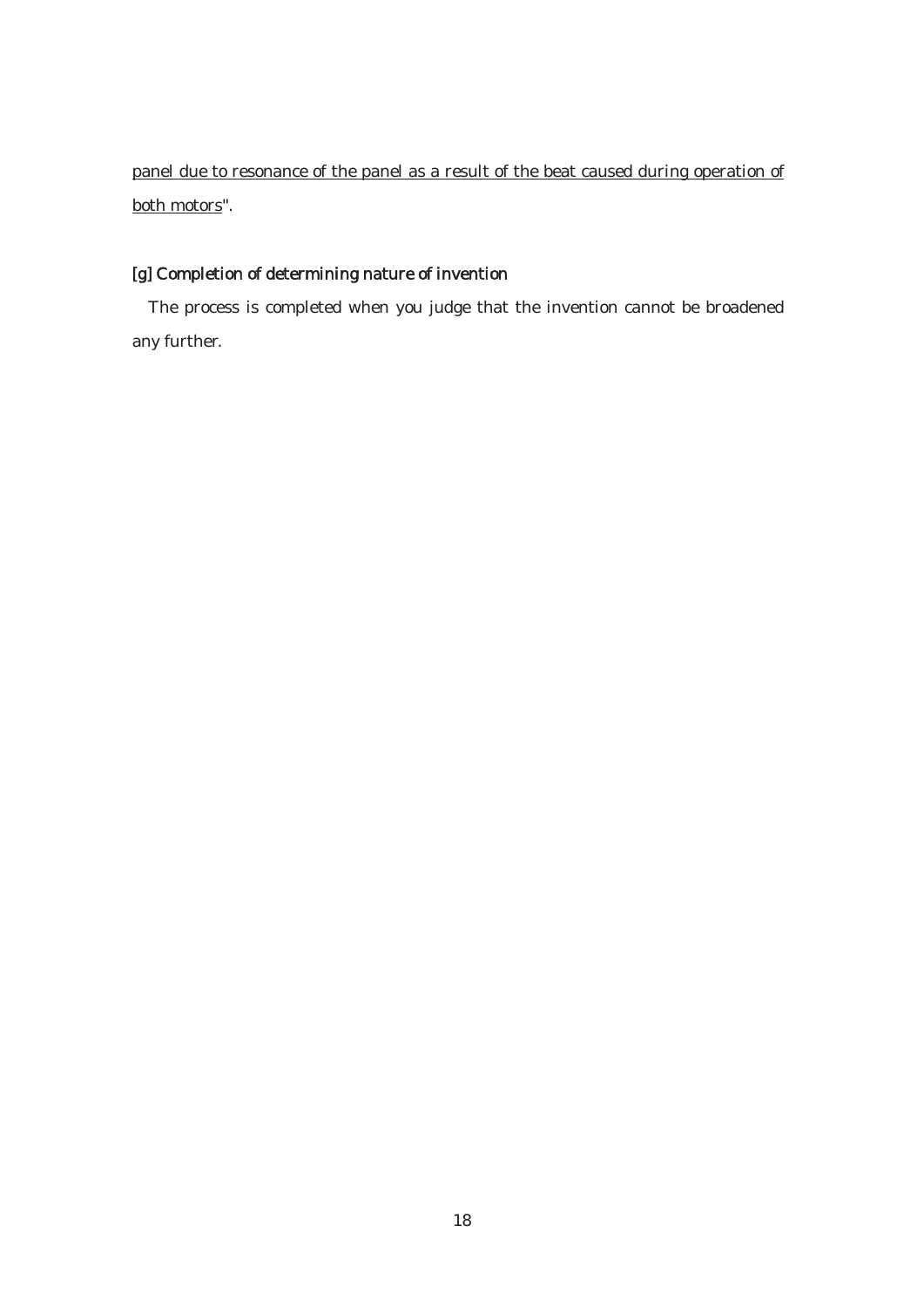#### Chapter 2

#### Survey of conventional technology

#### (1) Necessity of surveying conventional technology

By surveying the conventional technology you will be able to determine the nature of your invention and confirm that it has novelty and an inventive step. You can accurately determine the nature of the invention and check its novelty and inventive step by comparing it with, in other words clarifying its distinction from the conventional technology that is the most similar to your invention. It is not an exaggeration to say that the precision with which you perform this survey of conventional technology will largely determine the nature of the invention and its novelty/inventive step.

#### [1] Determining the nature of the invention

For example, if you overlook conventional technology that is close to the content of the invention you are applying for because your survey of conventional technology was inadequate, you will have an incomplete grasp of the nature of your invention. This may result in a refusal to grant a patent if you apply for examination with an application that contains errors, including regarding the conventional technology.

Therefore, the survey of conventional technology is an important task for correctly determining the nature of your invention.

#### [2] Confirming novelty and inventive step

Specifically, it is necessary to compare your invention being applied for with the conventional technology, examining differences in composition, and operations/effects. If there are no differences in composition, the invention will be judged not to have novelty, whereas if there are compositional differences, novelty will be found. However, even with compositional differences, if there are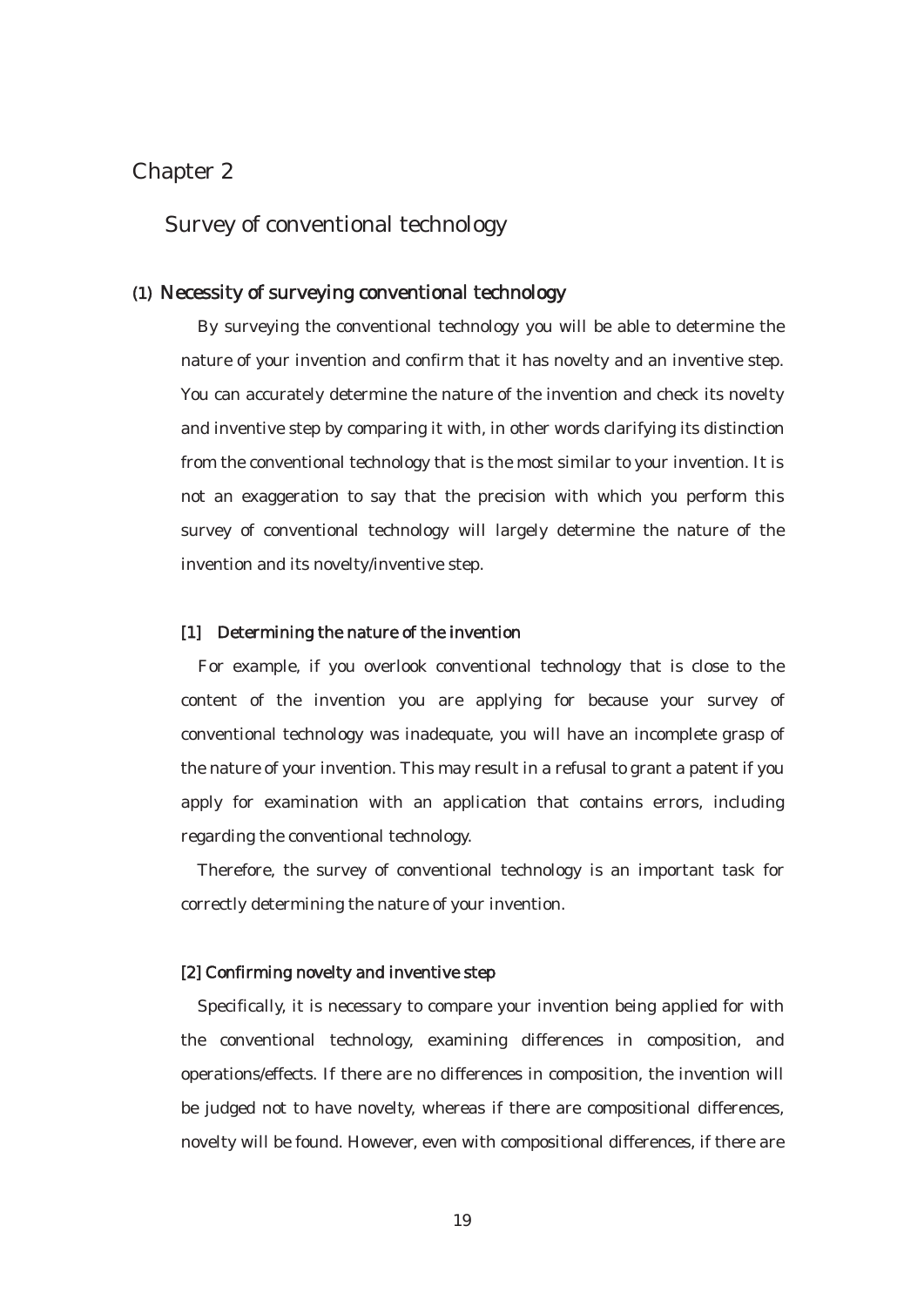no differences in operations/effects, it will lack an inventive step. If compositional differences are recognized and based on these differences there are superior or new operations/effects that have not been realized up to now, there will be a higher probability that the application will be judged to contain an inventive step.

#### (2) Procedure for surveying the conventional technology

#### [1] Clarification of the purpose of the survey

First it is necessary to clearly specify the purpose of the conventional technology survey.

The purpose of the survey in the case of determining the nature of the invention and its novelty/inventive step (hereinafter "this case") is to check whether any conventional technology exists that is identical to or similar to the technology of the invention being applied for.

#### [2] Setting the survey concept

Before beginning the survey it is necessary to determine the survey concept. The survey concept refers to the scope of the technology to be surveyed. The survey concept will determine the international patent classification (IPC) and search terms to be used for the survey. If the survey concept is too broad or vague there will be too many hits, making it difficult to narrow them down to conduct the survey. On the other hand if the survey concept is too narrow, it will not catch all the necessary conventional technology. In most cases the appropriate survey concept is arrived at by trial and error during the process.

When deciding on the survey concept it is important to be careful about the following points. If the invention being applied for is related to a construction, it may be preferable to include in the survey concept not only similar constructions but different types of constructions that have the same functions. Further, it may also be desirable to add to the survey concept not only the technological field that the invention arises from, but also technological fields that it can be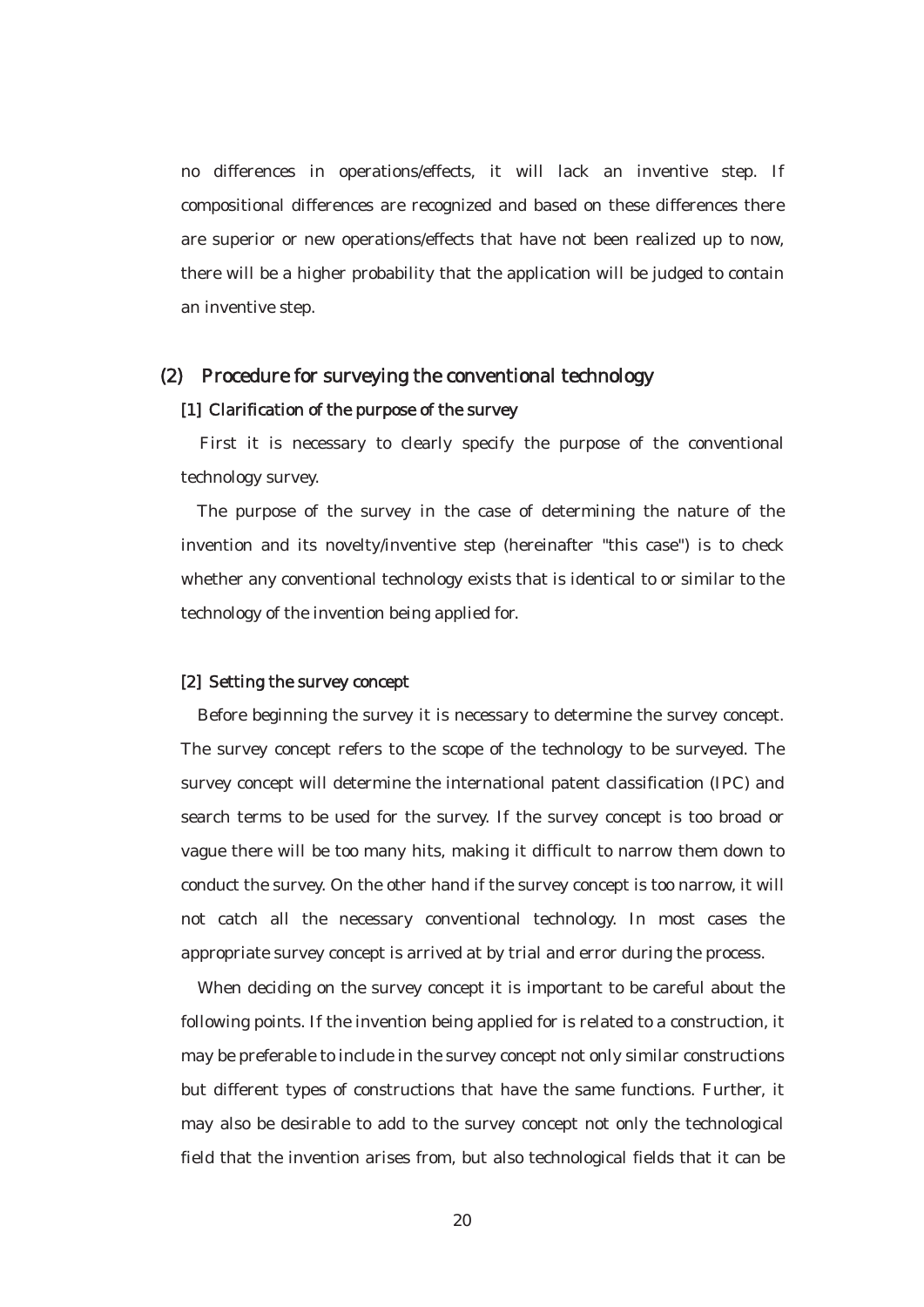applied to. For example, a camera's zoom lens function and a photocopiers magnification function have different technological fields but their functions are the same. You should survey both technological fields in such a case.

#### [3] Setting the survey classification and search terms

The international patent classification to be surveyed is decided based on the survey concept.

In this case, since the purpose of the survey is to determine the nature of the invention and confirm its novelty/inventive step, it is usual to set only the core patent classification and search terms relating to the invention applied for.

#### [4] Setting the survey countries

The survey countries are set according to the survey purpose. For a survey purpose such as in this case, it is appropriate to set the survey country as one's own country (for example, if the application is to be made in Japan, the survey country will be Japan).

In the case of a survey of rights with the purpose of determining the existence or otherwise of a patent infringement, the survey country will be the country using the relevant technology. Likewise, if the purpose of the survey is to set the direction for future research and development, the survey country should be the country where the relevant technology is most advanced.

#### [5] Setting the survey period

This refers to the decision as to how many years back from the present should be surveyed. It is necessary to set the survey period according to the survey purpose, when the technology to be surveyed was created and so on.

In this case one would decide on the survey period after estimating when the technology of the invention applied for became commonly known. In the case of a survey of rights with the purpose of determining the existence or otherwise of a patent infringement, the survey would need to be carried out for the period of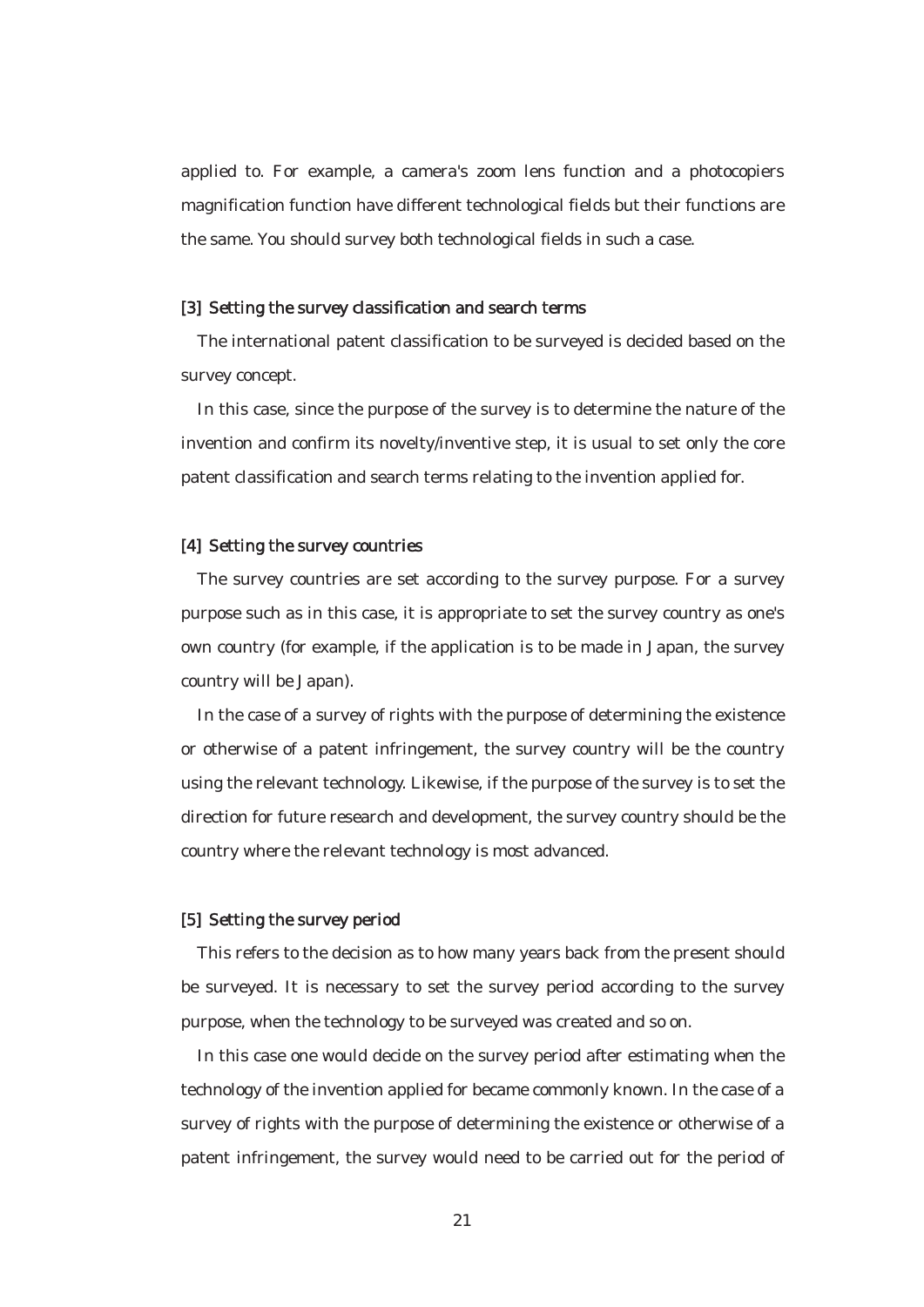continuation of the rights. In Japan, this would be 20 years before the application. When conducting a patent survey in order to render invalid a problem patent that is discovered to potentially infringe another patent, the period of survey needs to be determined going back from the day of application of the problem patent.

#### [6] Selecting the survey database

A number of survey databases exist, including patent information databases and technical bibliography databases. The Industrial Property Digital Library (IPDL) is a patent information database operated by the Japan Patent Office. The IPDL includes Patent Abstracts of Japan (PAJ) in English.

In this case when doing a survey of the conventional technology concerning the invention applied for, one should select a database containing the full text and all the drawings.